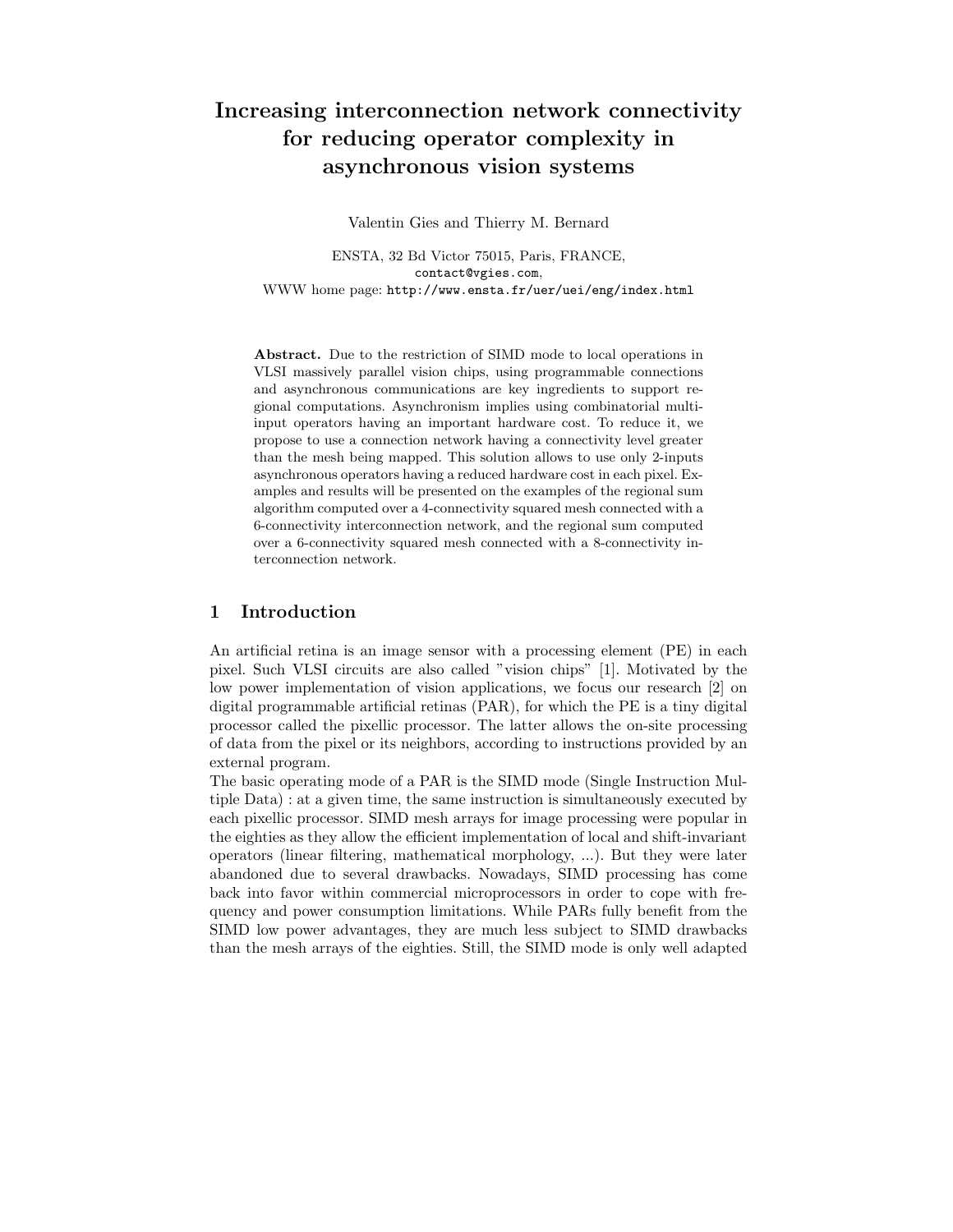to low-level vision.

Rather than processed images produced by low-level vision operators, a PAR should ideally output image descriptors, which can only result from higher levels of vision. These descriptors are based on regions resulting from a segmentation of the image. These regions need efficient regional operators for manipulating it. In contrast with neighbor-to-neighbor communications used in PARs for lowlevel vision, regional operators need to communicate between sparse and distant pixels.

Programmable neighbor-to-neighbor connections [3] allow to implement datadependant communication networks within the SIMD framework, but with very poor synchronous performances. In the synchronous case, communication speed is limited to "one pixel farther per clock cycle".

Suppressing the above drawback leads to use asynchronous instead of synchronous communication. Thus PARs have to feature programmable connections and asynchronous communications and computations to efficiently handle regions.

This paper first presents some existing solutions for computing an exemplary asynchronous regional task, the "regional sum" in a 4-connectivity network using a dedicated asynchronous adder in each pixel. Since this adder cost is prohibitive for very large scale implementations, we propose a new communication network based on 6-connectivity reducing the hardware cost of asynchronous operators by reducing their necessary inputs to the minimum possible. Algorithm for installing the communication network is presented, a hardware cost comparison is proposed.

## 2 Linear bit-serial multi-input adder

Computing a regional sum implies to collect data from all the pixels of the region. Collecting and adding these data in one chosen place implies moving data on long distances. In order to overcome this problem, data must be added locally. To do this, a possibility is to chain pixels with an adder operator inside the pixel. The operator will have to add the binary value provided by the preceding pixel, and the local value. For digital sum computation, bits have to be processed one after the other, from less significant bit to most significant bit. In this case, one also has to sum the carry stored in each pixel during the computation of the preceding bit sum. Finally, the local operator has to be an adder able to compute the sum of 3 binary inputs. The operator used is a full adder.

The principle of the global addition is explained in fig.1. This solution has been proposed and implemented by in [4] using dynamically reconfigurable chains of pixels set by external programming.

# 2.1 Sum algorithm

In each processor, the full adder inputs are connected to local binary data (internal bit and carry) and to the preceding full adder less significant output bit (usually called the sum bit). The least significant output bit is connected to the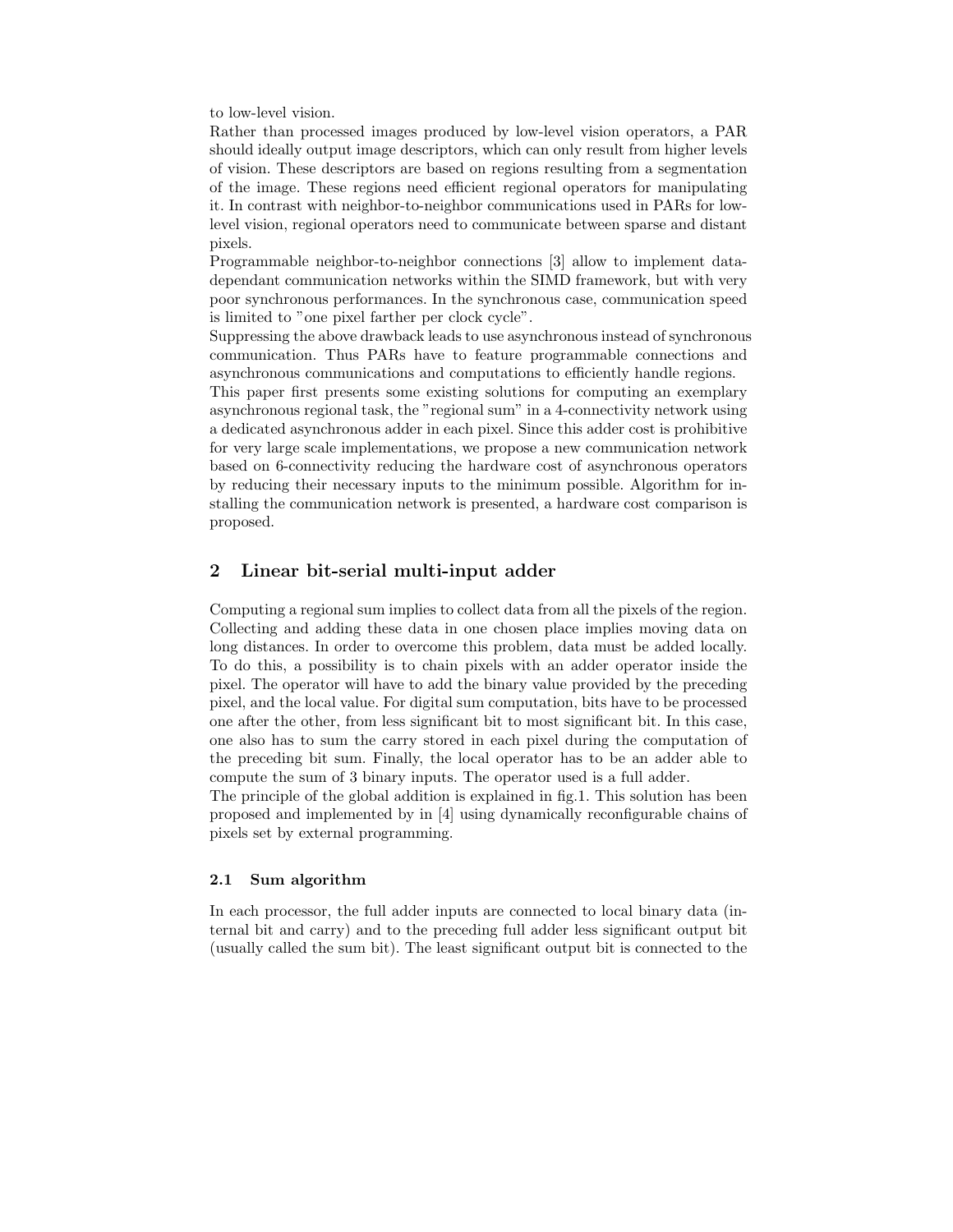

Fig. 1. Linear bit-serial multi-input adder process.

next full adder input in the chain. This bit can also be seen as the parity of the number of 1's input to the full adder in that pixel. By associativity of the parity operator, the result at the end of the chain can be interpreted as the parity of the number of 1's among all local binary inputs in the chain (fig.1). This value is also the least significant bit of the sum of local binary data of the whole region. To start the regional sum algorithm, the least significant bit of the operand in each pixel is placed in the internal bit while all carries are reset. The first step is to run the global combinatorial sum computation and to get the least significant bit of the sum in the adder at the end of the chain (displayed as a double circled  $Sbit0$  in fig.1). The second step is to move the most significant bit (called  $SBit1$ in fig.1) of each full adder in the carry bit. Besides, local values corresponding to the next bit of the operands are loaded in the internal bit of the pixel.

Then, the process is iterated to produce each bit of the sum, as the output of the processor in the pixel at the end of the chain.

This algorithm computes the regional sum in  $N$  combinatorial operations where  $N$  is the number of bits required to represent the sum. These combinatorial operations are executed in a synchronous sequence. Since the regional sum operator is based on the ripple propagation, from pixel to pixel of parity information from the beginning to the end of the chain, we consider it as an asynchronous operator.

#### 2.2 Limitations

Although this implementation allows to compute the regional sum quickly, the main problem is that a chain is a linear structure (cf. fig.2), and it is impossible to cover arbitrary connected sets of pixels with chains. Figure 3 shows a simple example of this impossibility. In such a situation, a tree-based bit-serial multiinput adder is needed instead of a linear one.





Fig. 2. Linear adder Fig. 3. Tree adder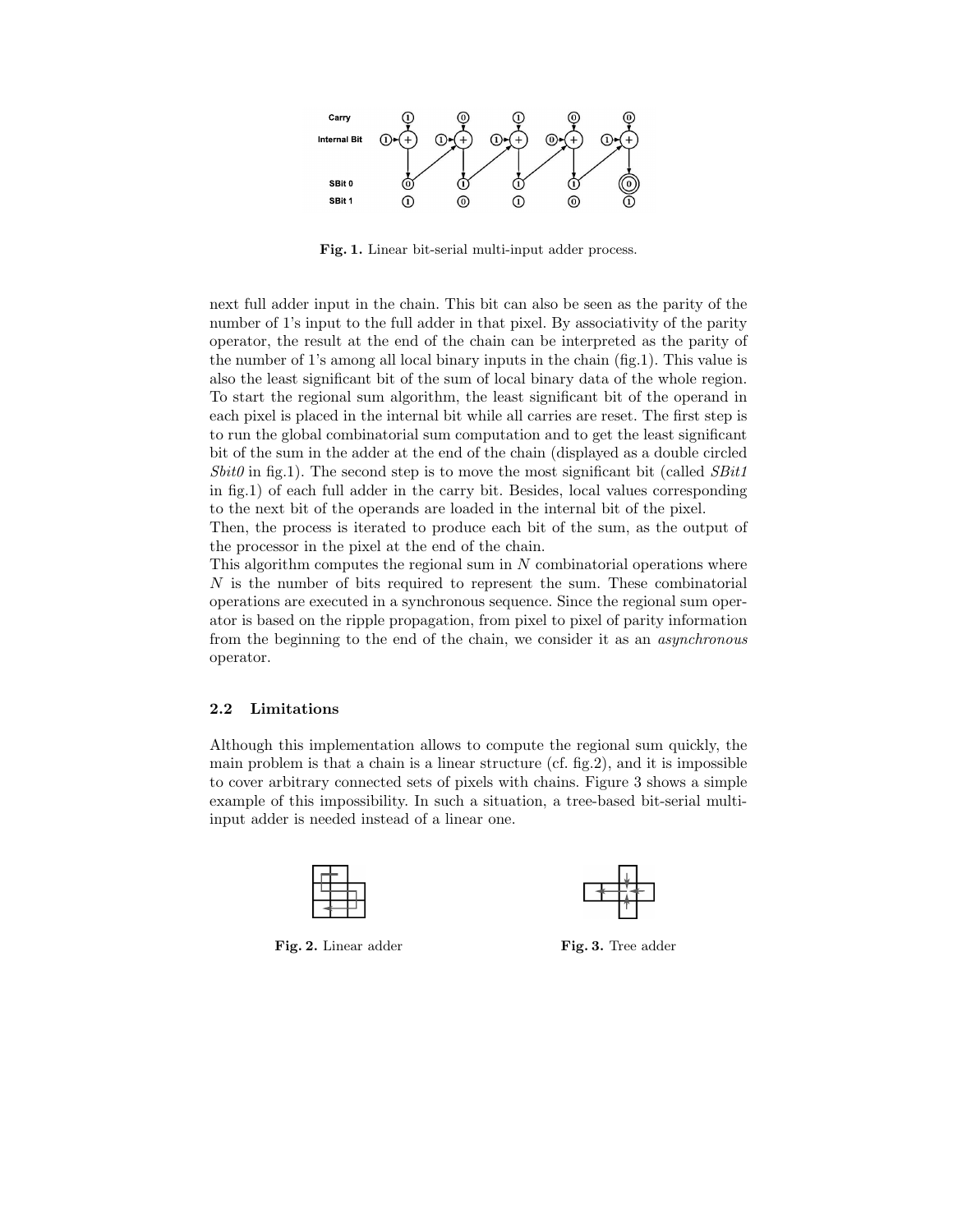# 3 Tree bit-serial multi-input adder

The asynchronous algorithm used to compute a sum over an arbitrary shaped region is an extension of the linear bit-serial multi-input one presented in previous section. The main difference is the tree structure of the global adder. Such a structure has been implemented in the Associative Mesh of Orsay [5] [6].

What is a tree ? It is a direct acyclic graph [7]. That means there is no loop (it is impossible to find 2 points connected by more than one direct subgraph) and there is only one root in it. The acyclic property is needed for using non idempotent associative operators (such as sum) on a graph [8]. The root is be used to collect the sum information computed on the graph.

Every pixel in the region is connected to this root through a spanning tree (fig. 3). As a consequence, inputs of the adder are connected to local binary data (internal bit and carry) and to all the directly preceding full adder least significant output bits in the tree. Consecutively, in 4-connectivity, each pixel different from the root can be connected to up to 3 neighbors as input of the adder, the fourth one being necessarily connected to the output of the adder. Taking into account 1 local binary data (both binary local data are added synchronously before the asynchronous sum), a total of 4 binary inputs are needed for the local adder. A Wallace tree analysis shows that 1 full adders and 2 half adder are needed to perform this task in a combinatorial way.

The algorithm used to compute the sum is very similar to the one described in section 2.1. The only difference lies in the number of inputs of the adders.

At this point, one main issue is still remaining : How to install a spanning tree over a region using a fast enough procedure regardless of the region shape ?

#### 3.1 Asynchronous spanning tree installation

A spanning tree cannot be settled efficiently in a synchronous way, because the number of steps of the algorithm would grow linearly with the geodesic diameter, and it would take a long time. So, we have to perform this task in an asynchronous way.

The asynchronous algorithm used is the following one. At initialization, all connections between pixels of a same region are established. All pixels are inactive and a root is chosen, deterministically or at random. Then the root is activated, and communicate its state to the neighbor pixels. Each activated pixel keeps in memory the connection through which it was activated, and forward its active state to its neighbors. This process propagates asynchronously throughout the region until all pixels are active. The oriented spanning tree is obtained looking at the unique connections used for the activation of each pixel.

As explained before, a spanning tree is a direct acyclic graph, that means each pixel must have only one antecedent. During the algorithm, a pixel may have to choose between 2 or more antecedents if they want to activate the considered pixel at the same time. For this reason a 4 inputs arbiter is needed in each pixel.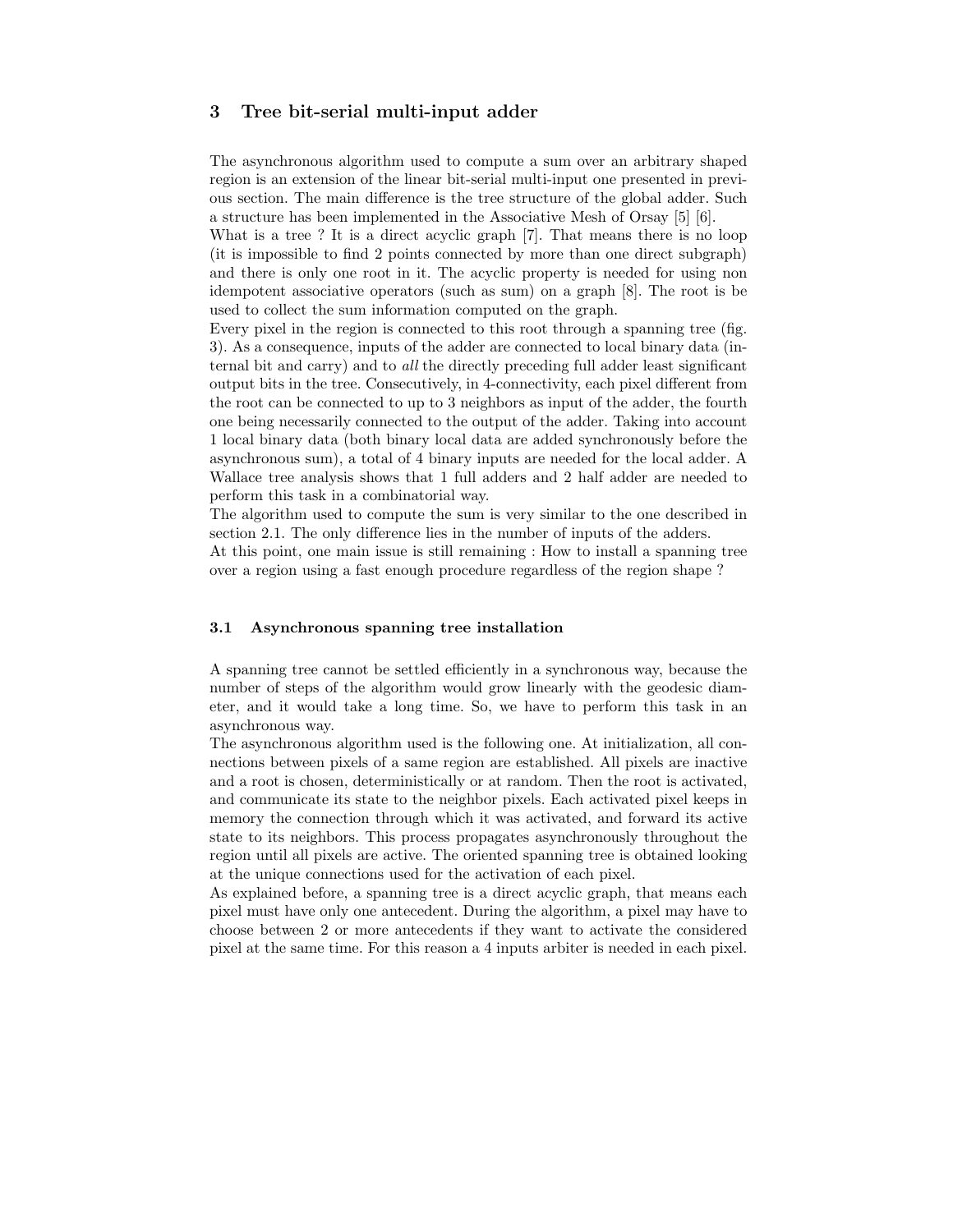#### 3.2 Tree bit-serial adder asynchronous hardware cost

The different asynchronous components needed to perform regional sum computation and spanning tree installation have been defined before. According to the specification above, the elementary processor asynchronous part is composed of a 4-input arbiter (32 transistors), a 4-input adder(44 transistors), and 6 programmable connections (necessary for choosing 3 out of 4 inputs). The hardware cost of the asynchronous part is finally 82 transistors. Such an important cost is worth being reduced for a VLSI implementation.

# 4 Network topology for regional sum computation over a 4-connectivity region

Asynchronous dedicated operators used for sum computation are expensive mostly because they have 4 inputs. To cut this transistor expense, a lighter structure is desirable. When looking at an example of computing network, we notice that most of the cells exploits their 4-input convergent operators as simple 1-input operators only. This is a waste of resources. Is there any way to better distribute the network, that allows the use of k-input convergent operators with  $k$  smaller than 4 ?

First, let's recall that  $k = 1$  corresponds to 1-input operators and is therefore insufficient. What about using a 2-input asynchronous operator? Let's call it a 2-input convergent operator. Let's consider a computation network over a region with  $m$  pixels. Connecting these  $m$  pixels together in a tree structure requires exactly  $m-1$  operators, convergent or not. How to settle them among m pixels ? Only one 2-input convergent operator in each pixel could be enough. There are 2 main issues for implementing such a structure. The first one is the network topology needed to implement it, the second one is how to install the spanning tree.

#### 4.1 Network topology

We recall that a 4-connectivity network combined with the use of 2-input convergent operators is insufficient to set-up a network over an arbitrary shaped region. Let's consider a cross-shaped region of 5 pixels, such a region is an example of this impossibility (Fig. 5). A solution is to increase the connectivity level used. An 8-connectivity interconnection network could be an obvious solution to the problem, allowing vertical, horizontal and both diagonal connections. However, the hardware cost would be rather expensive. A better solution is to use 6-connectivity and 2-input convergent operators. First, let's show that this solution fits our needs. For this, let's consider the pixel matrix as a hexagonal mesh (Fig. 4). Thanks to hexagonal mesh properties, an arbitrary pixel configuration can be connected with only 2-input convergent operators. For example, installation of a spanning tree using only 2-input convergent operators over a 5 pixels cross-shaped region is proposed (Fig. 5),whereas it was impossible to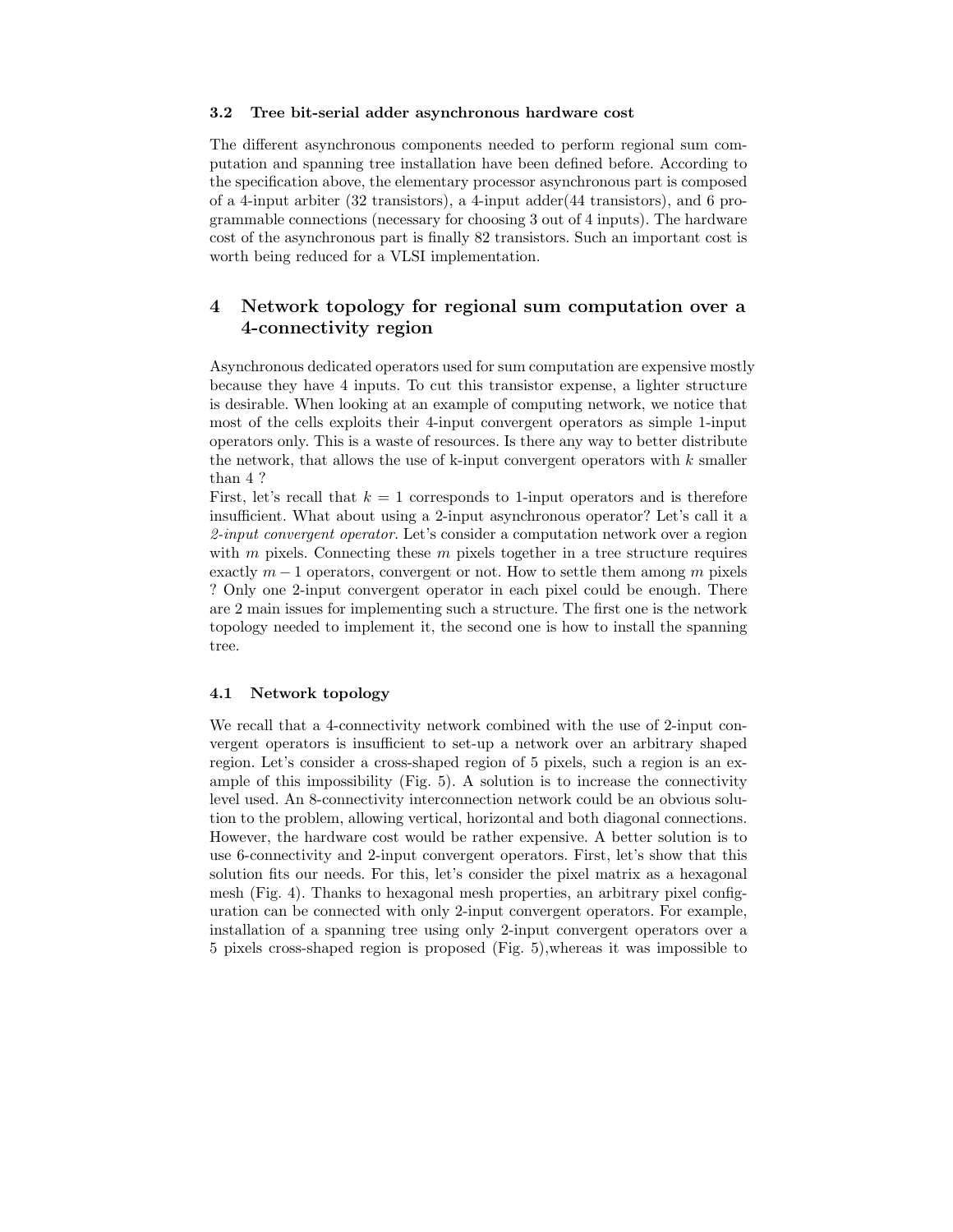

Fig. 4. Transformation from square to hexagonal mesh



Fig. 5. Spanning tree over a cross-shaped region

map in 4-connectivity. 6-connectivity is the lowest connectivity level allowing the connection of an arbitrary shaped region into a tree structure with only binary operators, and it leads to the lowest possible hardware cost using asynchronous computation operators.

#### 4.2 Asynchronous spanning tree installation

Using 4-inputs convergent operators, installation of a spanning tree is a rather simple task. Starting from a fully connected network, a signal propagates from the tree root through the network until all pixels have been reached (cf. 3.1). Using 2-inputs convergent operators, this task is much more difficult because at the initialization of the algorithm, each pixel can be connected to 2 pixels only, and not to all its neighbors. Connecting all the neighbors is something simplifying the construction of the spanning tree but fortunately it is not really necessary. One as only to ensure that propagation starting from one pixel will reach all the other pixels of the region. That means every pixel of the region has to be connected to all other pixels. Such a region is called a strongly connected component (SCC). The issue is how to build a SCC in 6-connectivity using only 2-inputs convergent operators.

Algorithm principles A way to solve this problem is to connect all the boundary pixels of the region into a clockwise oriented chain and then to connect all the pixels not connected yet and the boundary rings together. Fig.6 shows the original region on the top, and its corresponding hexagonal representation after the initialization of the connections on the bottom. As explained before, pixel inputs are connected to a maximum of 2 other pixels. According to this connection method, boundary pixels are connected in a SCC (a ring is a simple SCC), and other pixels are added to the SCC thanks to bi-directional connections, this ensuring them to be part of the SCC.

The final step of the proposed method is to extract a spanning tree from the SCC by propagating a token from the root as explained before in section 3.1.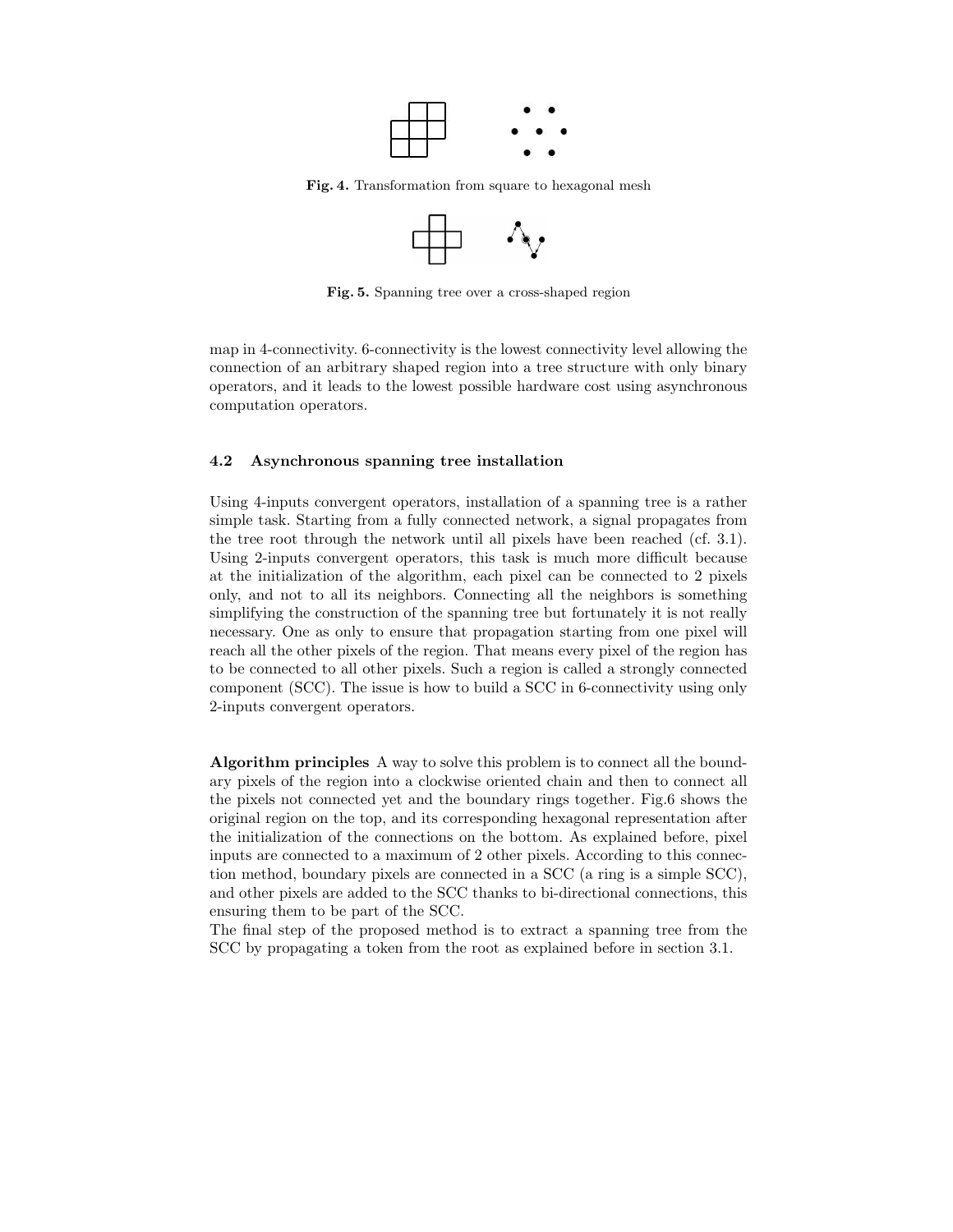

Fig. 6. Example of spanning tree installation using a 6-connectivity interconnection network and 2-inputs convergent operators over a 4-connectivity region

Algorithm for connecting a SCC The algorithm used is very simple, and can performed in a very cheap and fast synchronous way. Initialization of the connections can be done by only considering 6 local pixel configurations as described in Fig. 7. Configurations 1 to 6 are used for connecting boundary pixels. Configurations 5 and 6 also allow to connect all other pixels diagonally. In the different configurations of Fig. ??, the pixel to connect is double-circled. Black pixels are pixels belonging to the region while white ones are pixels outside the region.

An important fact is the non-isotropy of the local transformation. Configuration 5 and 6 are not rotated versions of configurations 1 and 2 or 3 and 4. This is a consequence of mapping a 4-connectivity square mesh onto an hexagonal network. Instead of configurations 5 and 6, using a  $2\pi/3$  rotated versions of configurations 1 and 2 would lead to connect diagonal configurations of pixels not connected in a 4-connectivity squared mesh. Actually, the diagonal connection, not present in 4-connectivity, is used here for establishing all the non-boundary connections.



Fig. 7. Local configurations for SCC initialization in 4-connectivity using a 6 connectivity interconnection network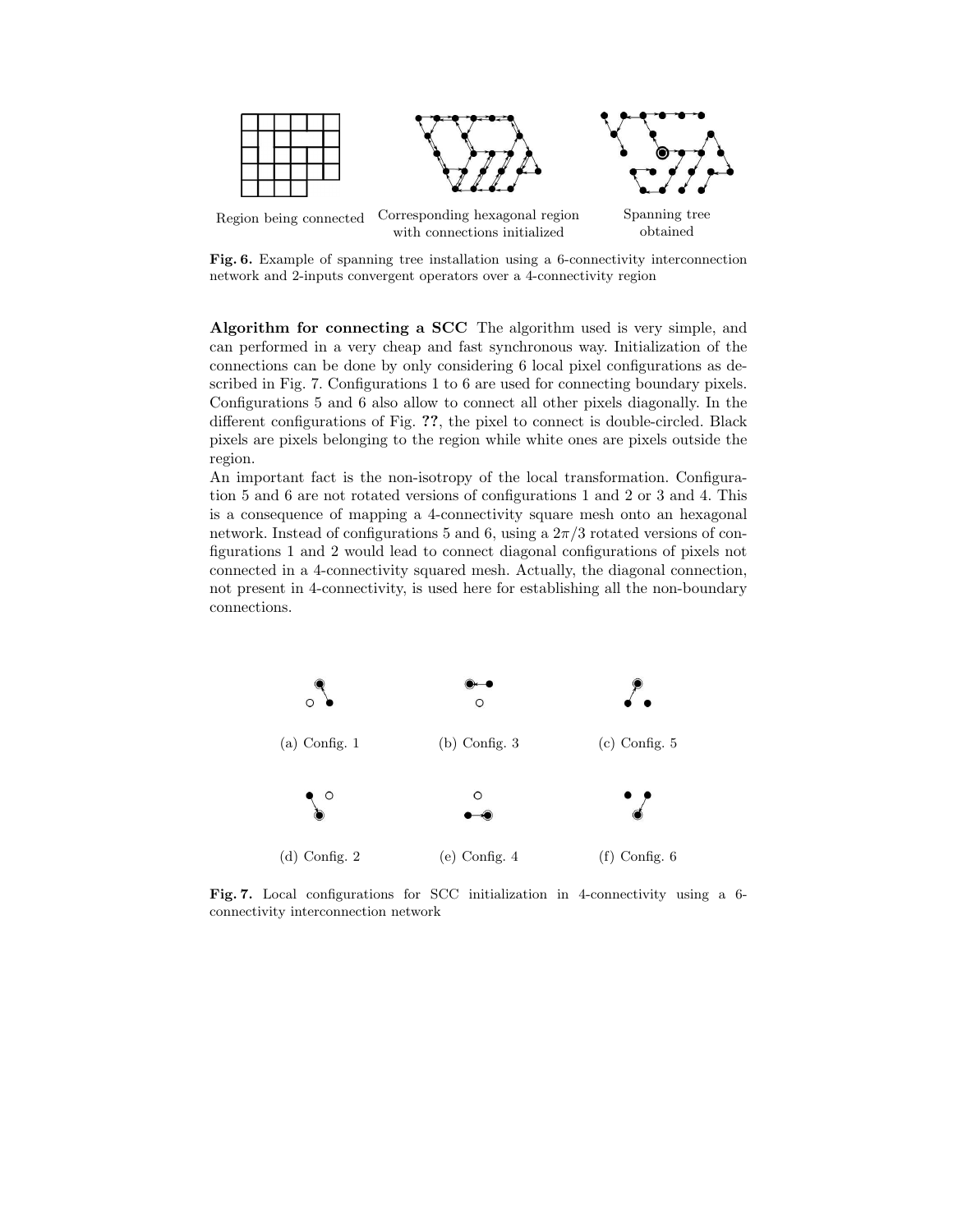Validity of the algorithm Having presented the principles and operation of the algorithm, let's demonstrate its validity. By construction, all pixels are connected in a same SCC. By construction, all pixels of a same region are connected into one SCC. The only point to check is that pixel inputs do not have to be connected to more than 2 neighbor pixels, to allow the use of 2-inputs operators. As shown in Fig.7, each configuration sets-up one input connection. We have to verify that if a pixel neighborhood corresponds to 2 configurations, all the other configurations are false. For this let's consider the mutual exclusions of the configurations. Configuration 1 excludes configuration 3 and 5. Configuration 3 excludes 1 and 5, and configuration 5 excludes 1 and 3. Finally only one odd-numbered configuration can be true at one time. It is the same for even configuration. Only one even configuration can be true for a given neighborhood. There are no exclusions between odd and even configurations. Finally, a pixel neighborhood can only match one even and one odd configuration. That means a maximum of 2 configurations can be valid at one time, and maximum 2 input connections will be set-up in the pixel.

Performance of the algorithm The proposed algorithm for initializing the SCC can be performed very efficiently in a synchronous non-iterative way. This allows using this algorithm on a massively parallel synchronous machine having only limited resources for synchronous computation. There is no hardware dedicated to the spanning tree initialization task, which means that the reduction of hardware cost due to the use of 2-input convergent operators does not imply additional costs for installing the spanning tree.

#### 4.3 Hardware reduction

Using 6-connectivity connections over a squared mesh allows to reduce the hardware cost dedicated to asynchronous regional sum to one 2-input arbiter (8 transistors) and one 3-inputs adder (20 transistors) in each pixel. 3 inputs are necessary for the adder : one for the local bit, and two for the neighbor connections. However, the necessary number of programmable connections increases. 2 out of 6 neighbors have to be connected at one time. Consequently, the minimal number of programmable connections necessary is 5 connections for each input. Finally, the number of transistors needed is  $8 + 20 + 10 = 38$  transistors.

44 transistors are saved in each pixel by using a 6-connectivity topology. This leads to a reduction of 54% of the asynchronous hardware expense. However, the algorithmic capabilities are remaining the same.

# 5 Network topology for regional sum computation over a 6-connectivity region

#### 5.1 Network topology

Increasing the connectivity level of the interconnection network for reducing hardware cost of regional computation using only 2-input convergent operators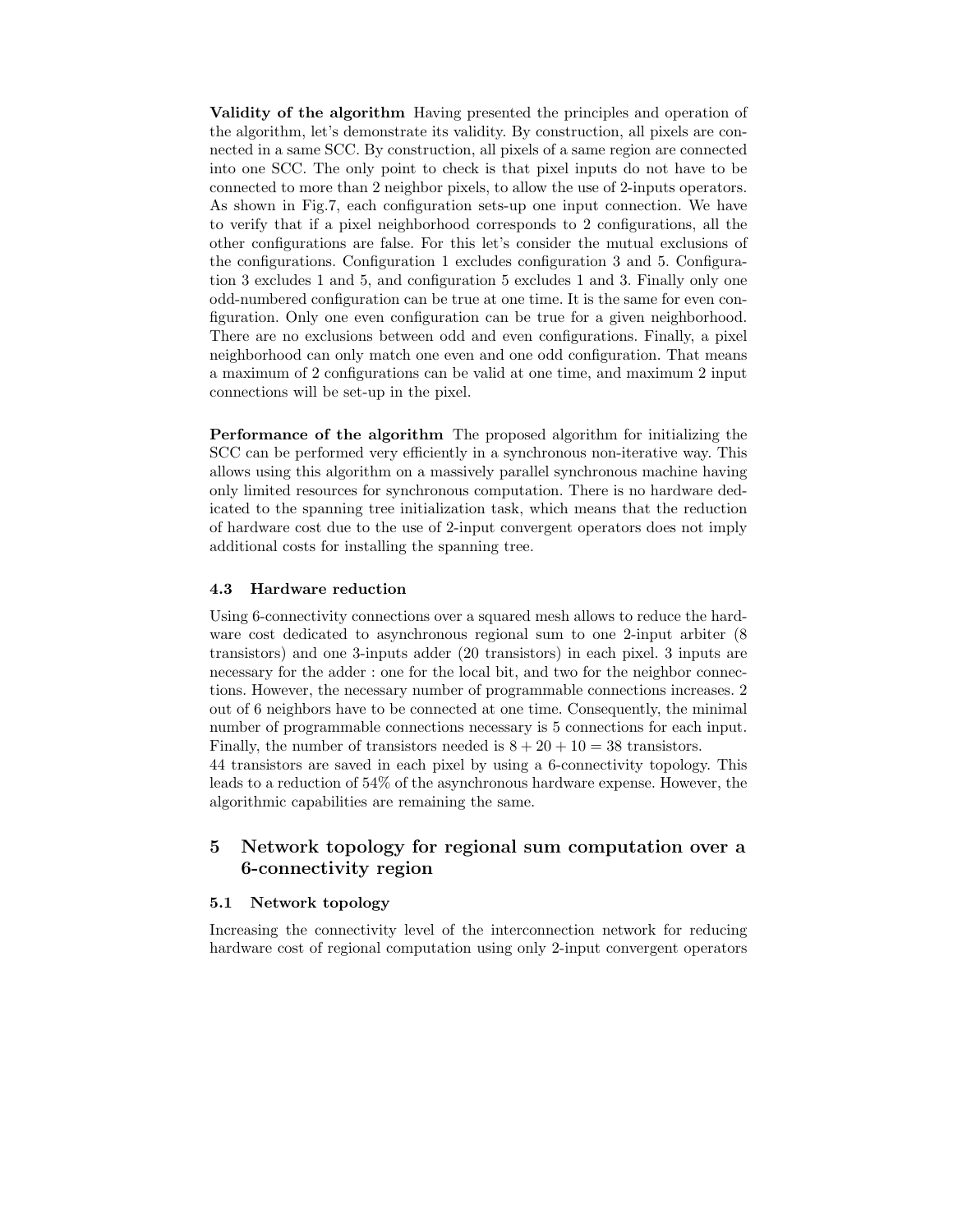can be extended to 6-connectivity meshes. A 8-connectivity interconnection network is used. The interconnection network will be represented in a squared mesh because as shown in Fig. 8, in a squared mesh, a 8-connectivity neighborhood is more regular ( central symmetry) than in a hexagonal mesh (only 2 axial symmetries).

The principles of the algorithm remain the same as in 4-connectivity. Boundary



Fig. 8. Transformation from squared to hexagonal 8-connectivity mesh

pixels are connected into a clockwise oriented chain and non-boundary pixels are connected to the SCC formed by the boundary ring using a synchronous algorithm (cf. Fig. 9).There are 8 configurations to consider for setting the inter-



Fig. 9. Local configurations for SCC initialization in 6-connectivity using a 8 connectivity interconnection network

connection network. All theses configurations are used for connecting boundary pixels. Configurations 1 and 2 are also used for connecting non-boundary pixels to the boundary ring. With the proposed algorithm, an 6-connectivity network can be connected using 2-input convergent operators.

#### 5.2 Hardware reduction

Using an 8-connectivity interconnection network over a 6-connectivity hexagonal mesh allows to reduce the hardware cost dedicated to asynchronous regional sum to one 2-input arbiter (8 transistors) and one 3-inputs adder (20 transistors) in